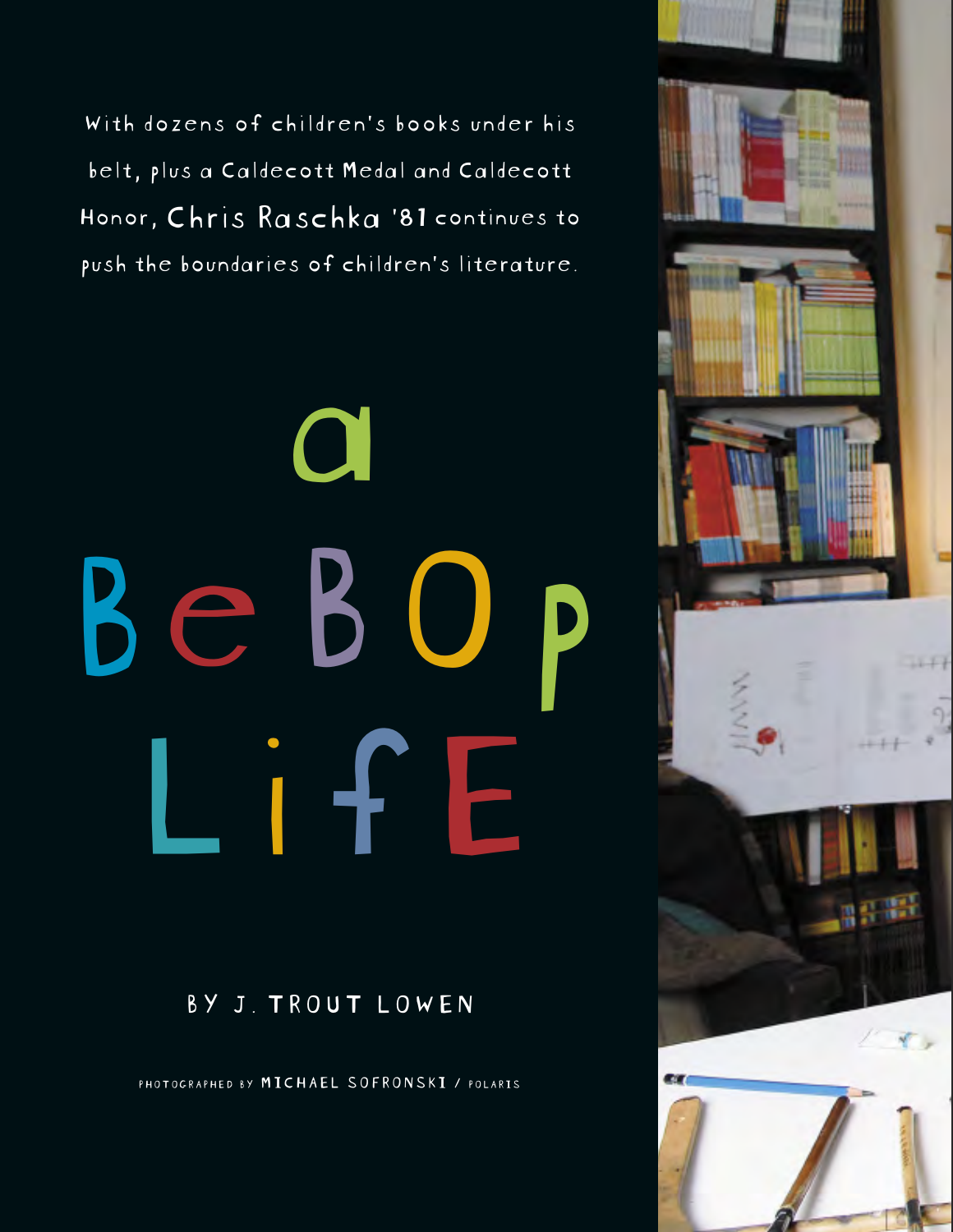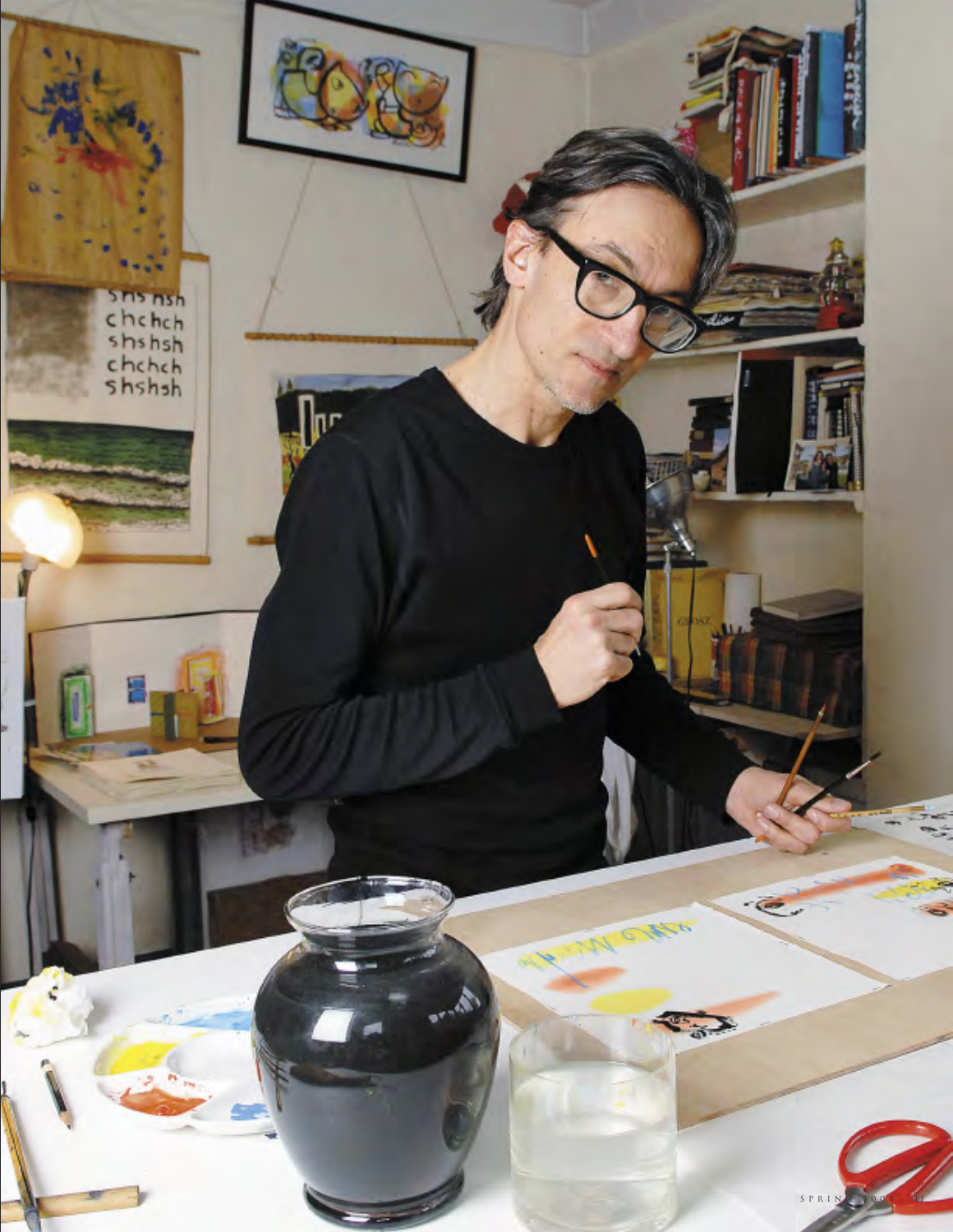ome ideas fall flat right out of the box. Like carrying a spaghetti lunch in your pocket, or a house paint

called "mud puddle." Or maybe a picture book for preschoolers about jazz legend Charlie "Yardbird" Parker, one

of the most influential saxophonists of the twentieth century. At least that's how it seemed when award-winning illustrator

and author Chris Raschka '81 first pitched the Parker idea to friends. It wasn't just that jazz seemed a mighty grown-up topic for tykes or that Parker's music was so complex he baffled many jazz fans even in his own





time. It was the less savory aspects of Parker's life — his alcohol and drug abuse — that struck a bad note.

But Raschka persevered. The book he envisioned, and ultimately created, wasn't as much about the man as about his music. With its swirling wash of colorful, quirky illustrations and scatlike text of phrases and nonsense sounds (*Reeti-footi, reeti-footi, reeti-footi, ree*) that beg to be read aloud, Raschka captured the rhythms of Dizzy Gillespie's "Night in Tunisia." Raschka's book, *Charlie Parker Played be bop*, was nearly as revolutionary as "Bird" himself. *Publisher's Weekly* noted it as a "sly, joyous exercise in avant-garde that stretches the definition of picture book."

"At the time *Charlie* was published, there was nothing along these lines," says Richard Jackson, Raschka's longtime friend and editor.

But like Charlie Parker's bebop, not everyone understood. The *School Library Journal* found the illustrations "sometimes confounding," and Raschka's repeating text added to the "general confusion." Even so, *Charlie Parker* caught the attention of the book world, receiving praise and recognition from the American Library Association and

American Booksellers Association, and launching Raschka's career. Sixteen years later, with more than 30 children's books under his belt, another

two dozen illustration credits, and a Caldecott Medal and Caldecott Honor, Raschka is still pushing the boundaries of children's literature with inventive, off-beat storytelling and expressive, engaging and imaginative illustrations.

One year after *Charlie Parker*, Raschka's book *Yo! Yes?*, turned heads with its economical 34-word story of a budding friendship between two boys, one black and one white. The book won a Caldecott Honor, and *School Library Journal* placed it on its 100 Books that Shaped the Century list.





In 1998, Raschka's book *Arlene Sardine* shocked some in the children's book community with its depiction of the journey of life and death of Arlene, a brisling fish, from her early days schooling in the fjord with "ten hundred thousand friends" to the packaging plant and a tin-y coffin. Death, a theme to which Raschka recently returned in *The Purple Balloon*, a book for the Children's Hospice Society of America, seemed a "dubious" subject for the pre-K set. "This has got to be some sort of a bad joke, right?" demanded the indignant staff at *Booklist* of *Arlene Sardine*. Another reviewer

described the book as an "acquired taste."

One reviewer described Raschka's Arlene Sardine as an "acquired taste."

But *Arlene*'s rich visual effects and storytelling won converts too. A reviewer in the *Bulletin of the Center for Children's Books* wrote, "One thing for sure, Raschka's work always surprises, challenges, and intrigues us one way or another."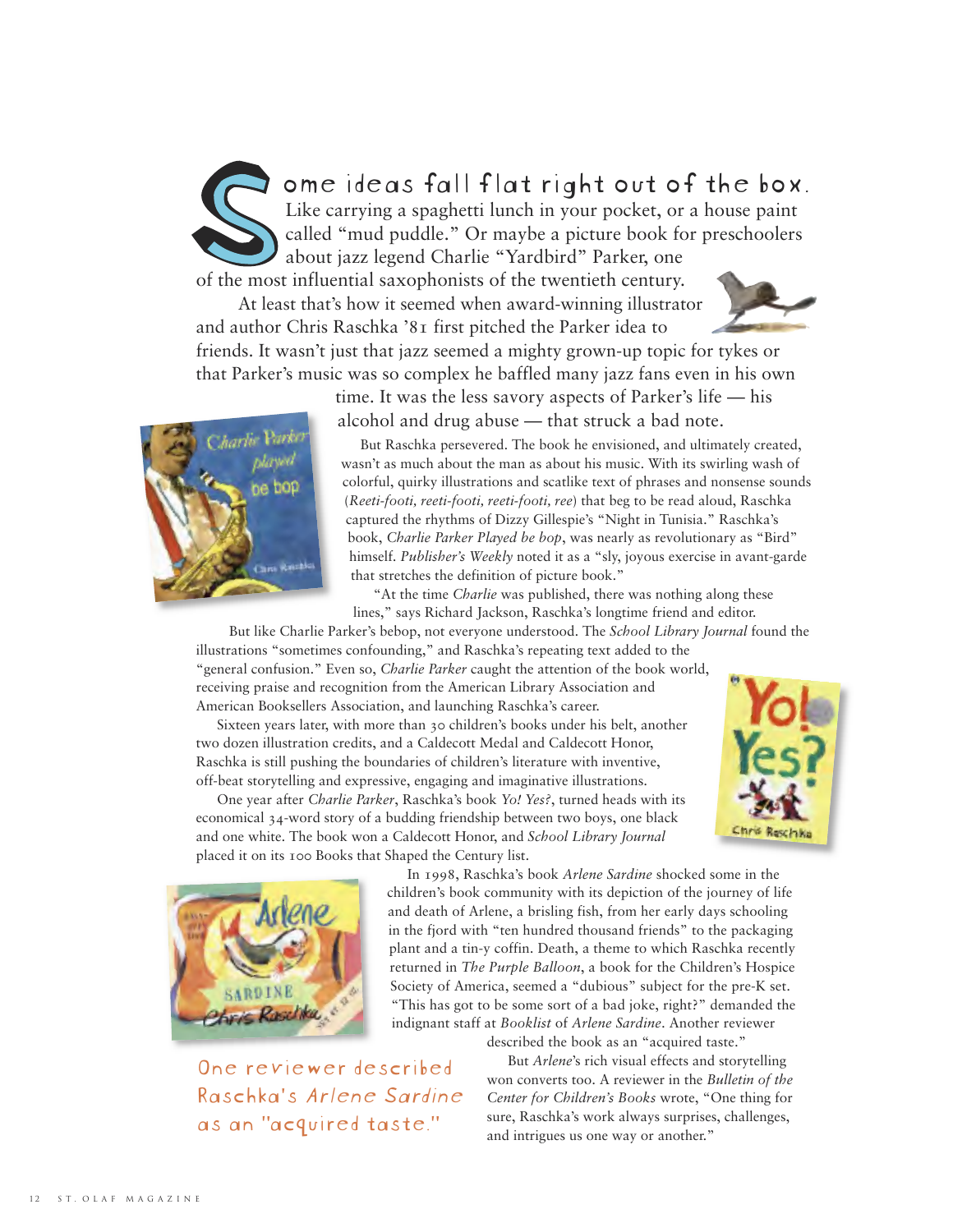In some ways, Raschka's life has a lot in common with a Charlie Parker composition: fast, loose and filled with intricate, improvised detail and colorful diversions. His father is American, his mother Viennese; the family lived in Germany twice while he was growing up and visited often in between. When he arrived at St. Olaf as a freshman in the fall of 1977, Chris Raschka was Chris Durnbaugh. Raschka is his mother's maiden name. When he and his wife, fellow St. Olaf student Lydie Olson, married, they literally put their parents' four surnames in a hat and picked one.

As a boy growing up in suburban Chicago, Raschka loved to read, draw and play music:

first the piano, then the violin, and finally settling — at the pleading of his junior high school music teachers' pained ears — on the viola. But he was also fascinated by animals.



"In high school, I read comparative animal behavior texts as leisure reading," he recalls.

Interested in science and music, Raschka and his mother set off one weekend to visit colleges. St. Olaf wasn't on the list. They just stopped by to see a neighbor, a student a few years older than Raschka. She wasn't in, but a friendly admissions counselor found Raschka standing in the old student center.

"It had been a long, kind of miserable day looking at schools," he recalls. "St. Olaf was such a warm welcome. It turned my head."

Raschka majored in biology, but he also played in the St. Olaf Orchestra and dabbled in art. "I used to get my major credits taken care of, then slip off to the art department to reward myself … but it was never anything I expected to pursue in life."

Biology was. And yet, "when I was attending St. Olaf and choosing my courses, I would not have dreamed in a thousand and one years that 25 years hence I would be writing and illustrating children's books," says Raschka. "My education there prepared me perfectly for what I do now."

Raschka says his adviser, Dr. Alice Burton, now a professor emerita of biology, always encouraged him to "let my whims and interests lead me wherever they might, and this idea is something I had to relearn years later as a creative artist."

Walking across Central Park recently with his son, Ingo, bird watching while on their



way to the Rudolf Steiner School where Ingo is a seventh grader, Raschka was reminded of a final biology exam with the late professor Arnie Petersen.



TOP: Chris Raschka travels by bicycle every day from his home to his studio on Manhattan's Upper West Side. "New York offers the perfect blend of stimulation and inspiration," he says.

CENTER: The studio's bookshelf and kitchenette both show signs of Raschka's style and inspiration.

BOTTOM: Raschka carries a notebook everywhere, sketching ideas and jotting down notes.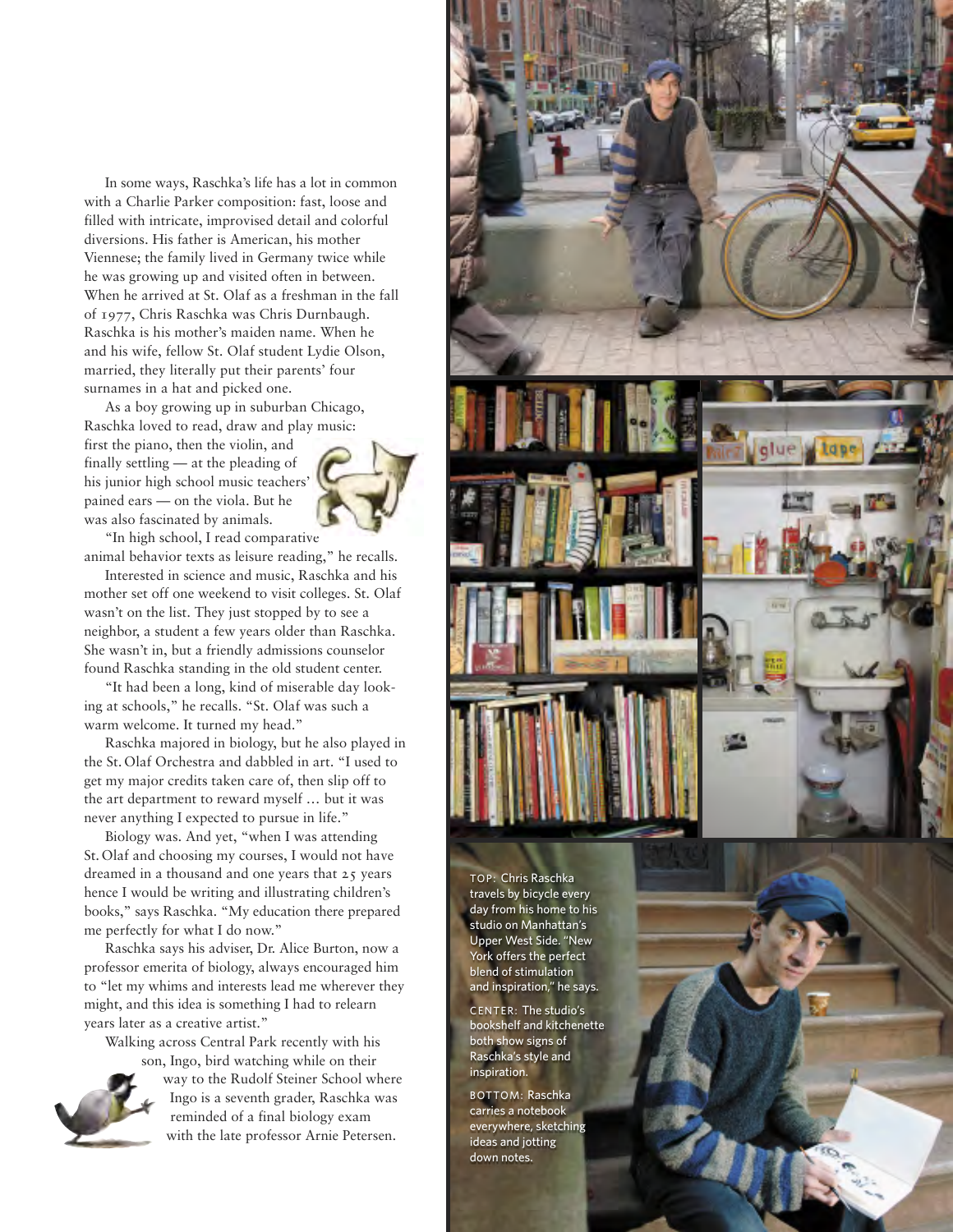## At St.Olaf, Chris Raschka was Chris Durnbaugh. When he and fellow St.Olaf student Lydie Olson married, they put their parents' surnames in a hat and picked one.

The exam was also a walk through the woods. "Dr. Petersen would point to a bird high in a tree and say, 'That's question one,' or he would hear a bird song in a thicket and say, 'That's question two,'" remembers Raschka. "I described this to my son, and he said 'Cool.'"

After he graduated from St. Olaf in 1981, Raschka sought an internship in India with famed crocodile conservationist Rom Whittaker. But Whittaker proved as elusive as his crocs, so Raschka joined his college roommate in Germany volunteering to work at a home for children with serious illnesses.

"That proved be such a moving and life-changing year for me that when I returned from Germany I was no longer as interested in crocodiles as I was in children, basically," he says.

### The road less traveled

**B** ack in the United States, Raschka was at loose ends. When a friend's mother suggested medical school, Raschka thought, "why not?" He applied to the University of Michigan and was accepted. Then, while auditing courses in Ann Arbor in preparation for the fall semester, Raschka says, "something else happened."

That something else was a chance meeting with Lydie Olson, who was pursuing an education major at Eastern Michigan University and living in a cooperative house a couple of blocks from Raschka's kitchenless apartment in Ann Arbor. He began sharing meals there, and not long after, the two married.

Restless, Raschka decided to postpone medical school. He and Lydie applied for the Peace Corps, and in the summer of 1984, they were assigned to Liberia. Before they could take up the post, however, the country turned violent. Instead, they went to work at a Lutheran-run children's home in St. Croix in the U.S. Virgin Islands.

"We suddenly were the cottage parents of nine children, ages three through 12, so it was a bit of a shock," Raschka remembers. "We had limited time off every three or four days. That's when we both started painting like crazy, in order to sort of balance ourselves."

They began showing and selling their work — in Raschka's case, Fauve-ish watercolors — through a local gallery run by a woman from New York. It was a turning point. "That was the very first moment that I thought maybe I would, could, actually, pursue a career in art," Raschka says.

At the end of their two years of service in St. Croix, Raschka had lost interest in medical school, but he went ahead with plans to enroll. And then he "jumped off a cliff." Not literally, of course, but it was, he agrees, something of a Wiley Coyote moment.

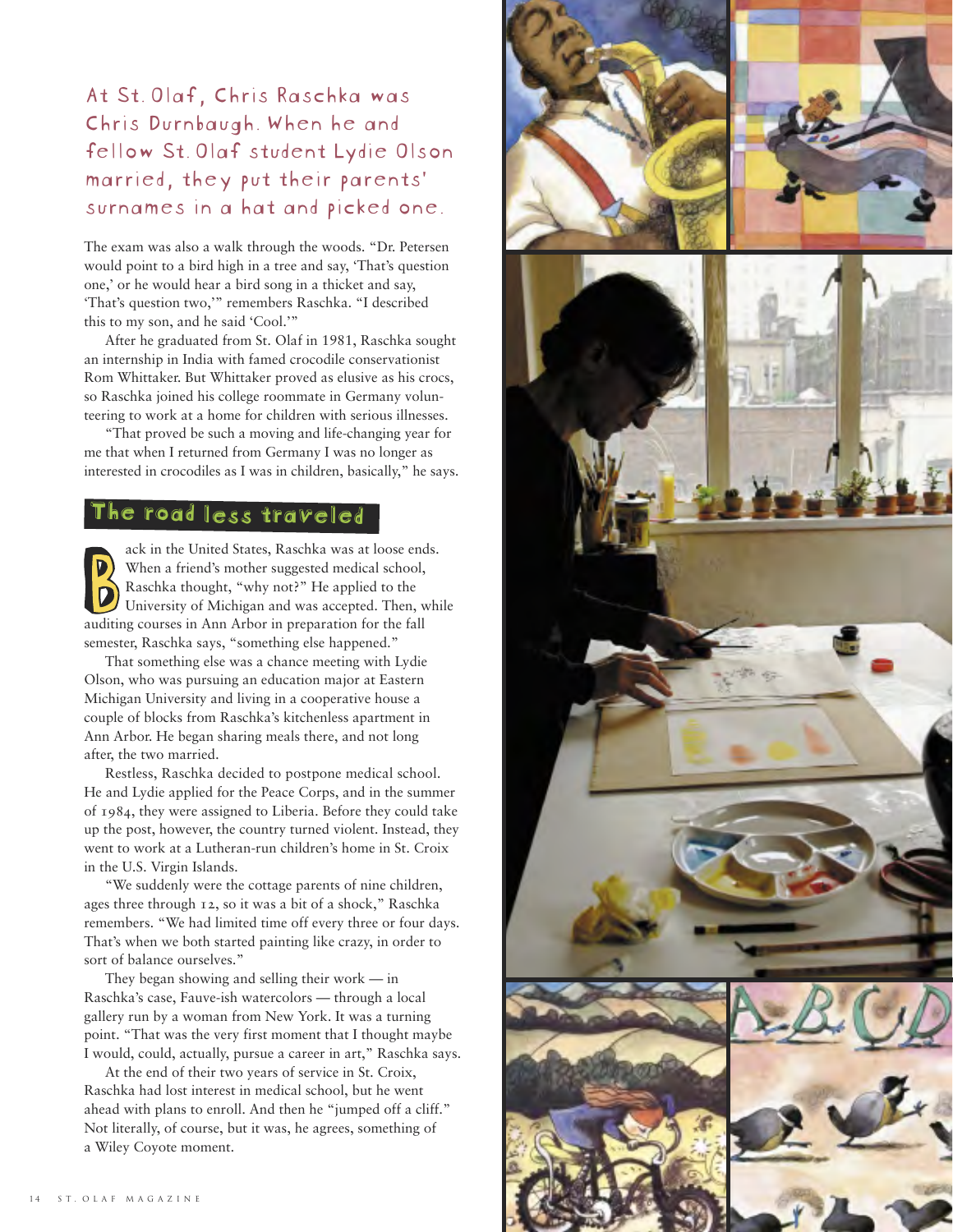

"Finally, when it came down to it, I couldn't give up the painting, so on the morning of the first day of orientation at the University of Michigan, I called them up and said I wasn't coming. That was the beginning of my artistic career in earnest."



Admittedly scrambling, Raschka opened the classifieds and landed the "first, best-looking part-time job" he could find, which turned out to be for a Michigan attorney. That job led to another, working as an illustrator for the Michigan Bar Association's journal. Each month he produced all of the illustrations in the magazine, making it look like the work of four or five different artists. It was good training, he says, even if his irreverent style landed him in hot water with his boss. "I would get into lots of fights with him because of not drawing the lawyers with enough gravitas. I would sometimes give them big noses and things like that."

Inspiration arrived one day while browsing a bookstore. It came in the form of a little picture book called *A Pup Grew Up*, illustrated by Vladimir Radunsky. "I loved that book so much that it dawned on me that this was a direction I could go, into children's books."

### Scrapple from the Apple

**I** t was fellow Ole and friend Dan Egan '80 who put out the welcome mat for the Raschkas in the Big Apple. They had twice visited the city and loved it, finally taking the plunge to move there. Fortuitously, Egan just happened to have a neighbor who was moving out and needed to sublet. The friends still live just a block apart.

In New York, Raschka had hoped to support himself playing music while working on his art. But it was not to be. He put the viola down for good as a result of a change he made that summer in how he held his left arm that resulted in painful tendonitis. Instead, he set up a studio in his apartment and began to work on his art full time. Mornings he worked on ideas for children's books. Afternoons were spent drawing editorial and commercial illustrations to pay the bills.

While Raschka pursued his dream, Lydie became a Montessori teacher, though she left that to work as a freelance writer when Ingo was born nearly 13 years ago. Today, Lydie is president of "our little tumble-down church on 100th Street, Trinity Lutheran, which was built 100 years ago by hard-working German immigrants, survived a stare down with the mighty Robert Moses in the 1950s when literally every other building around it was torn down, and now may face the wrecking ball after all," says Raschka.

New York, says Raschka, offers them the perfect blend of stimulation and inspiration. "I've always felt supported and energized by New York, and it's kind of where I found my feet artistically," he says, adding, "Oddly enough, walking home across Central Park, I'm sometimes reminded of my happiness at St. Olaf, just contemplating the stream of lectures, concerts, art shows, etc."

New York is also where he found the inspiration for *Charlie Parker*, listening to "Bird Flight," a long-running radio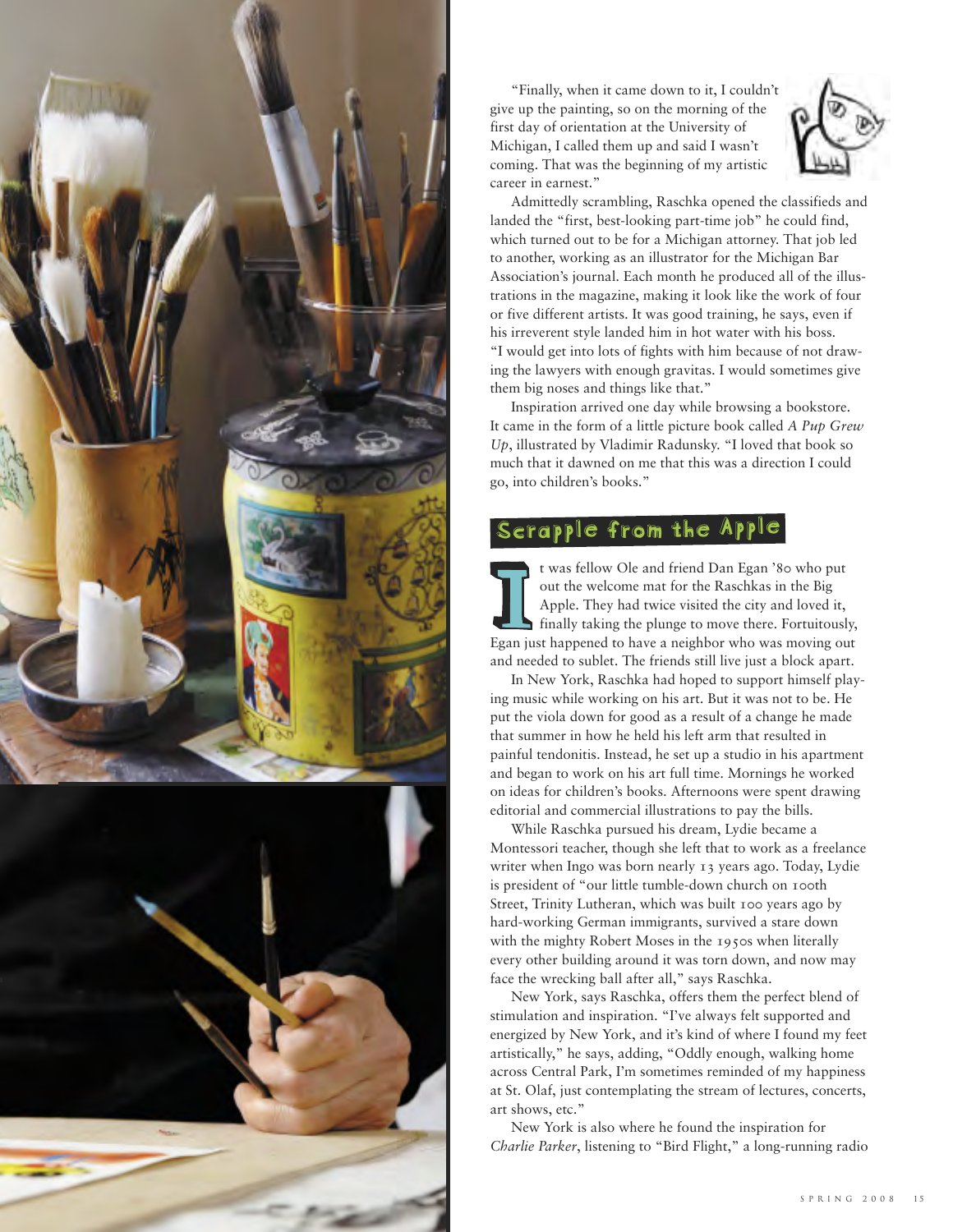# **The world according to**

In an interview with *Scholastic.com*, Chris Raschka describes his audience: children.

"First of all, I consider them to be very much the same as adults. Which is to say that I consider myself to be very much the same now, and some things are harder. Talking to strangers is a little bit easier today. The entire month of August has improved since I was eight. On the other hand, learning another language is a lot harder now. And I ran much more as a child than I do today, which is too bad. However, I don't feel that the me of thirty years ago is much different from the me of today. I don't recall any single moment of the great change, or many little steps. I just remember a long, gooey flow from the beginnings of my self-awareness to now. This view of my childhood definitely influences my work."



FIVE

OGA

**WBAISKA Hippywornus**  *Arlene Sardine* by Chris Raschka *Can't Sleep* by Chris Raschka *Charlie Parker Played be bop* by Chris Raschka



*Elizabeth Imagined an Iceberg* by Chris Raschka

*Five for a Little One* by Chris Raschka

*John Coltrane's Giant Steps* by Chris Raschka *Like Likes Like* by Chris Raschka *Mysterious Thelonious* by Chris Raschka

*New York Is English, Chattanooga Is Creek* by Chris Raschka

*R and (R): A Story about Two Alphabets* by Chris Raschka

*Ring! Yo?* by Chris Raschka *Simple Gifts: A Shaker Hymn* by Chris Raschka

*Talk to Me about the Alphabet* by Chris Raschka

*The Blushful Hippopotamus* by Chris Raschka *The Purple Balloon* by Chris Raschka *Waffle* by Chris Raschka *Yo! Yes?* by Chris Raschka

- 
- *A Child's Christmas in Wales* by Dylan Thomas, Chris Raschka (Illustrator)
- *A Kick in the Head: An Everyday Guide to Poetic Forms* by Paul B. Janeczko (Editor), Chris Raschka (Illustrator)
- *A Poke in the I: A Collection of Concrete Poems* by Paul B. Janeczko (Editor), Chris Raschka (Illustrator)
- *Another Important Book* by Margaret Wise Brown, Chris Raschka (Illustrator)
- *Armstrong* by Claude Nougaro and Maurice Vander, Chris Raschka (Illustrator)
- *Be Boy Buzz* by bell hooks, Chris Raschka (Illustrator)

*Best Shorts: Favorite Short Stories for Sharing* by Avi (Compiler), Chris Raschka (Illustrator), Carolyn Shute (Contributor)

*Boy Meets Girl/Girl Meets Boy* by Chris Raschka, Vladimir Rudunsky (Illustrator)

*Fishing in the Air* by Sharon Creech, Chris Raschka (Illustrator)



*Grump Grown Growl* by bell hooks, Chris Raschka (Illustrator)

*Happy to Be Nappy* by bell hooks, Chris Raschka (Illustrator)

- *Little Tree* by e. e. cummings, Chris Raschka (Illustrator)
- *Movin': Teen Poets Take Voice* by Dave Johnson (Editor), Chris Raschka (Illustrator)
- *I Pledge Allegiance* by Chris Raschka (Illustrator), Bill Martin, Jr. (Commentaries), Michael Sampson (Commentaries)

*Skin Again* by bell hooks, Chris Raschka (Illustrator) *Table Manners* by Chris Raschka, Vladimir Radunsky

- *The Four Corners of the Sky: Creation Stories and Cosmologies from Around the World* by Steve Zeitlin, Chris Raschka (Illustrator)
- *The Genie in the Jar* by by Nikki Giovanni, Chris Raschka (Illustrator)
- *The Grasshopper's Song: An Aesop's Fable Revisited* by Nikki Giovanni, Chris Raschka (Illustrator)
- *The Hello, Goodbye Window* by Norton Juster, Chris Raschka (Illustrator)
- *The Owl and the Tuba* by James H Lehman, Chris Raschka (Illustrator)
- *The Saga of Shakespeare Pintlewood and the Great Silver Fountain Pen* by James H. Lehman, Chris Raschka (Illustrator)



THE "THINGY THING" BOOKS: *Snaily Snail* by Chris Rasckka *Goosey Goose* by Chris Rascka

> *Lamby Lamb* by Chris Raschka *Whaley Whale* by Chris Raschka *Moosey Moose* by Chris Raschka *Doggy Dog* by Chris Raschka *Wormy Worm* by Chris Raschka *Sluggy Slug* by Chris Raschka



The Hello, Goodbye Window

Norton Juster Chris Reschi

*Good Sports: Rhymes about Running, Jumping, Throwing, and More* by Jack Prelutsky, Chris Raschka (Illustrator) *Granny Torrelli Makes Soup* by Sharon Creech,

Chris Raschka (Illustrator)



Chris Raschia

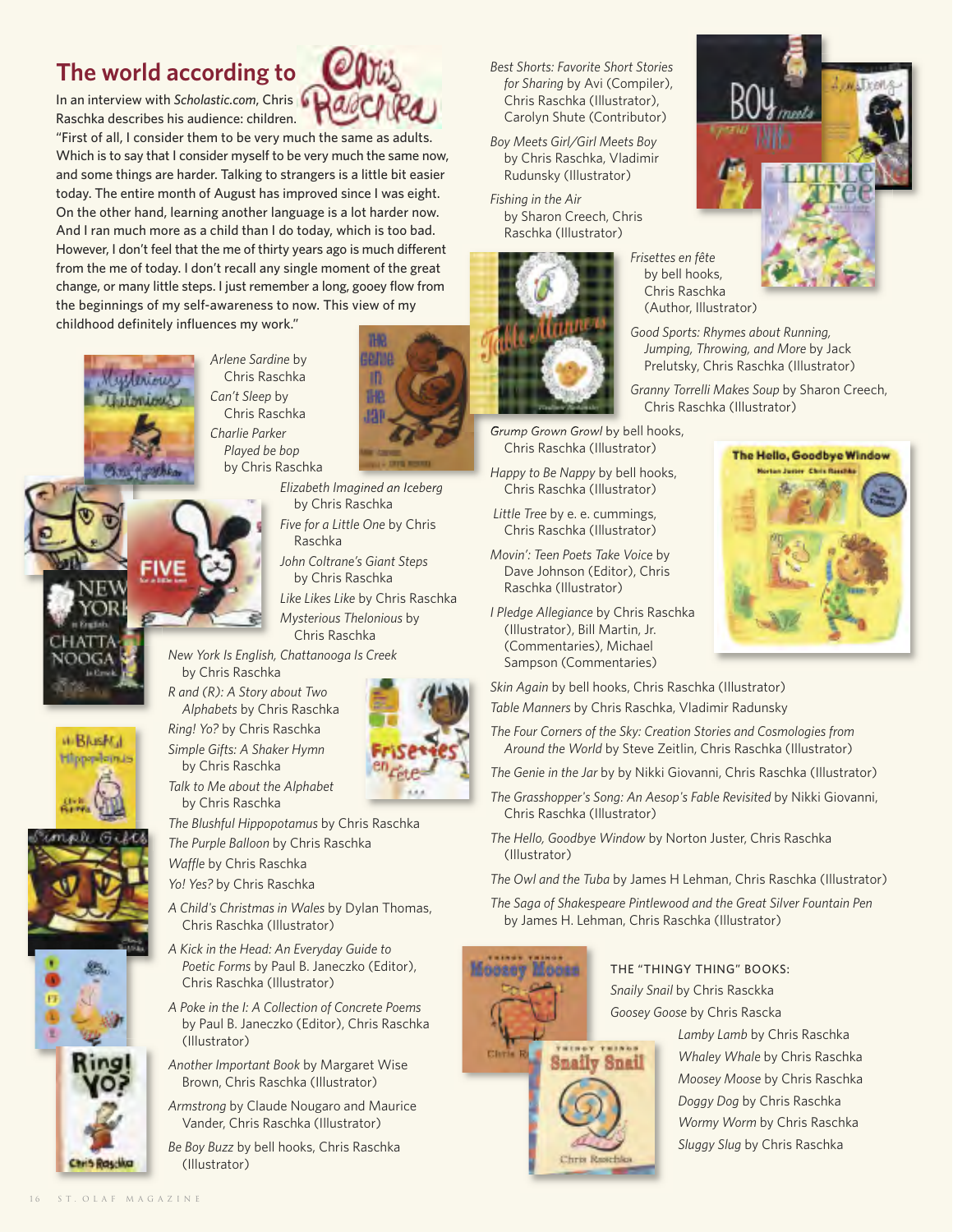program devoted to Parker and his music, as he drew. Raschka dedicated the book to the program's host, jazz historian Phil Schaap.

"It was really Schaap's inspiration, that and his basic feeling is that jazz is American classical music that is not being taught as such in American schools," Raschka recalls.

Although he had published one picture book of his own in Michigan, *Charlie Parker* was an audacious risk for a new author. The first editor turned it down. Then a friend suggested Orchard Books Editor Richard Jackson because of his reputation for publishing "weird" books. Raschka sent him the manuscript unsolicited.

"It fell out of the envelope with a little hand-written note," Jackson remembers. "I looked through it, and I went around the corner to my wife — I was working at home — and I said, 'How can I not publish it?'"

With Jackson's blessing, Raschka began to develop the full illustrations for *Charlie Parker*. Much like the musicians he admires, Raschka drew multiple "takes" of each image rather than reworking a single image to completion.

"I knew that I wanted it to be emotional and expressive above all, and sort of fast and loose, because those are the things I liked very much as a child. The kind of painting style of Ludwig Bemelmans's *Madeline* books," says Raschka. "I also wanted it to be in some ways related to a jazz approach of kind of loose and fast and improvised, not terribly rehearsed."

It's a process to which he has stayed true, Raschka says, although his style changes somewhat from book to book. He tries to let the content of the book dictate the style, although he often develops the words and pictures nearly simultaneously.

"The text may come a little bit before, but often I'll do some of the text and then immediately start sketching out ideas, because that will impinge on the text very much," he explains. "I've always tried to make things pretty immediate and fairly flat. I don't use a lot of depth of space in my drawings."

That hasn't lessened their impact, however. In addition to the Caldecott honors, the *New York Times* has named one of Raschka's books among the 10 Best Illustrated children's books of the year four separate times. And in 2001, Saks Fifth Avenue used Raschka's illustrations from his book *Little Tree* as the basis of their holiday window display. The story of a little tree that dreamed of being a "beautiful Christmas tree in a city far away" was inspired by e. e. cummings's tribute to a tiny Christmas tree.

In addition to music and literature, Raschka says he finds inspiration in art — particularly the work of Paul Klee and Pierre Bonnard — and in the world around him. He carries a notebook everywhere, sketching ideas and jotting down notes. A book he's working on now, titled *Black Crow*, started with his observation of crows and their antics and was stimulated, he says, by a conversation he had last summer with Alice Burton in the living room of her home on St. Olaf Avenue.

Each morning, Raschka heads to a favorite local library to write for an hour and a half; then it's off to his studio in a Raschka's book Yo! Yes? won a 1993 Caldecott Honor, and School Library Journal placed it on its 100 Books that Shaped the Century list. His illustrations of Norton Juster's The Hello, Goodbye Window won the prestigious Caldecott Medal in 2006.

former art school for an afternoon working on various book projects. Usually, he has several going at once. It takes an average of three years for his picture books to make the journey from idea to publication, Raschka says. In addition to his own books, he has illustrated numerous books for other writers, including Norton Juster, Nikki Giovanni and bell hooks (née Gloria Watkins). Raschka's illustration of Juster's *The Hello, Goodbye Window*, won the prestigious Caldecott Medal in 2006. The American Library Association awards the medal annually to the American artist who has created the most distinguished picture book.

Raschka also has co-written and co-illustrated two books with his good friend Vladimir Radunsky, *Table Manners*

(2001) and *Boy Meets Girl, Girl Meets Boy* (2003)*,* and

they're working on a third titled *Hip Hop Dog*. In *Table Manners*, Radunsky and Raschka play starring roles as the characters Dundunya and Chester

in "the edifying story of two friends whose discovery of good manners promises them a glorious future."

The story may be edifying, but Raschka jokes that the process of collaboration was nearly fatal. "Two illustrators at the same drawing table can be a nightmare."

Radunsky characterizes the collaborators as "like partisans. We get together for one project, strike, and then disappear until the next time," he says. "Or it could be compared to a jam session in musicians' lingo."

Ingo Raschka makes a cameo appearance in the end pages of *Table Manners* and occasionally turns up surreptitiously in other books, along with the family cats. (Before he moved to a separate studio, the cats occasionally made their own contributions, padding across Raschka's wet watercolors.) But with the exception of a series of books Raschka refers to as the thingy things *(Wormy Worm*, *Snaily Snail*, *Whaley Whale)* that he based on little events in his son's life, Raschka says his books are mostly about his own experiences as an eight to 10-year-old boy, although he is currently working on a longer book targeted more toward children his son's current age.

Not long ago, as he was walking his son to school, Ingo asked Raschka what exactly a liberal arts college was. Raschka says, "I tried to explain philosophy, humanities, etc., and what a major was. And then he said, 'Can you major in magic?' 'Possibly, possibly,' I said."

Since *Charlie Parker*, Raschka has twice returned to jazz, writing and illustrating picture books on musical giants